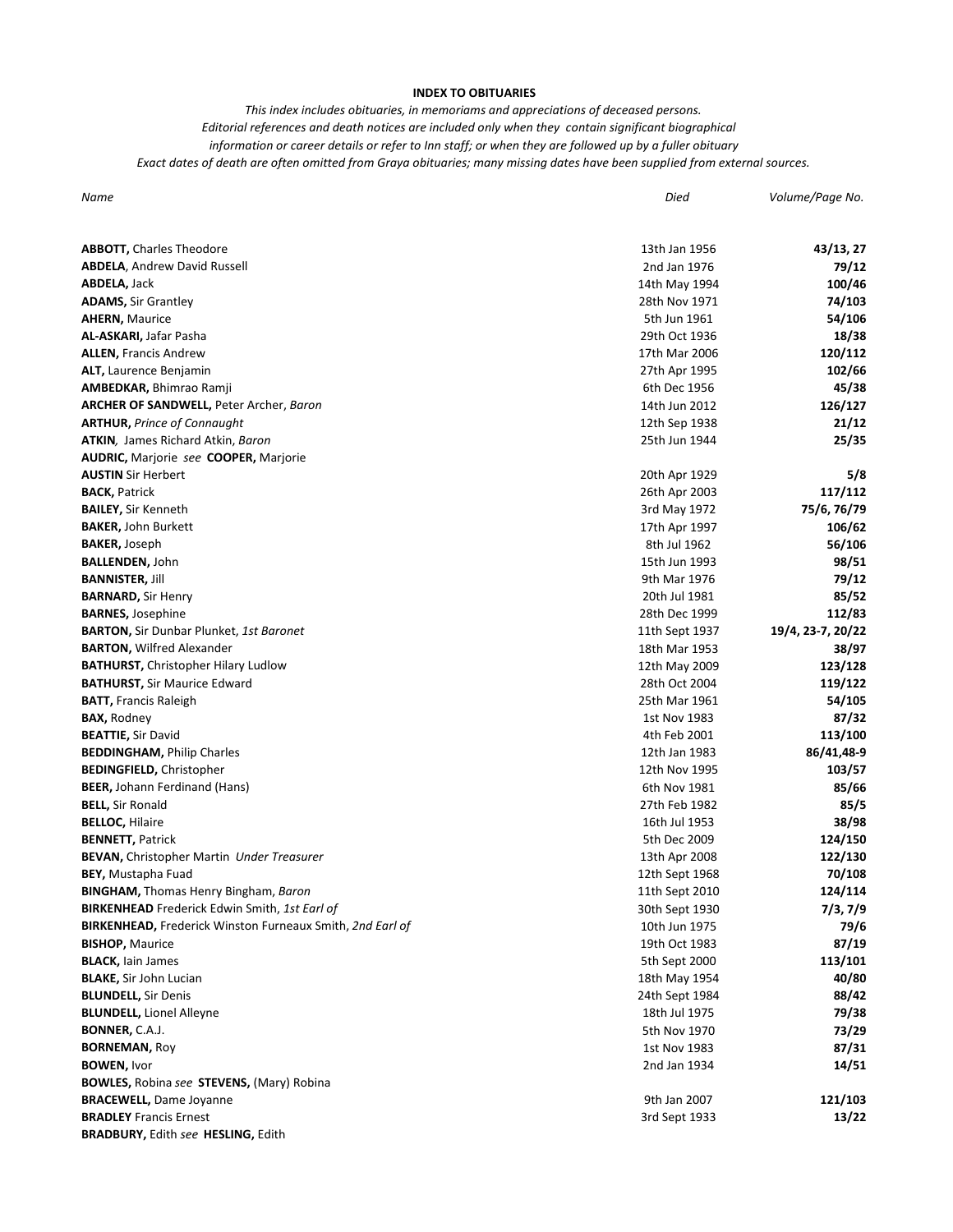| <b>BRANIGAN, Sir Patrick</b>                                                   | 2nd Nov 2000                    | 113/103            |
|--------------------------------------------------------------------------------|---------------------------------|--------------------|
| <b>BRIGGS, Sir Geoffrey</b>                                                    | 12th May 1993                   | 98/48              |
| <b>BRONTE, Robert Matthew</b>                                                  | 22nd Mar 1932                   | 10/4               |
| <b>BROOKE, Michael Eccles Macklin</b>                                          | 8th Jun 2014                    | 128/126            |
| <b>BROWN, Ross</b>                                                             | 28th Jul 1938                   | 21/6               |
| <b>BROWNLIE, Sir lan</b>                                                       | 3rd Jan 2010                    | 124/153            |
| <b>BRUNYATE, John Waddington</b>                                               | 17th May 1970                   | 71/12; 72/97       |
| <b>BUDGEN, Nicholas</b>                                                        | 26th Oct 1998                   | 109/93             |
| <b>BULLEN, James</b>                                                           |                                 | 120/7              |
| <b>BULLOCK, Fred</b>                                                           | 14th Feb 1946                   | 28/11              |
| <b>BUNNING, Standley William Under Treasurer</b>                               | 24th Dec 1945                   | 24/24, 26/10       |
| <b>BURKE, Charles</b>                                                          | 17th Feb 1971                   | 73/30              |
| <b>BURKE, Mary</b>                                                             | 20th Aug 2000                   | 112/5; 113/97      |
| <b>BURKE-GAFFNEY, Michael</b>                                                  | 3rd Jun 2001                    | 114/107            |
| <b>BUSH, Sir Brian Drex</b>                                                    | 3rd Apr 1989                    | 92/6,47            |
| <b>BUTCHER, Ernest Henry</b>                                                   | 16th Sept 1939                  | 23/15              |
| <b>BYRNE, Sir William Patrick</b>                                              | 11th Jun 1935                   | 17/215             |
| <b>CAMERON, Sir John</b>                                                       | 4th Oct 1968                    | 69/15              |
| <b>CAMPION, Bernard</b>                                                        | 10th Mar 1952                   | 35/14              |
| CANTLEY, Lady                                                                  | 11th Sept 1995                  | 102/19             |
| <b>CAPLAN, Leonard</b>                                                         | 18th Jan 2001                   | 114/98             |
| <b>CAPLAN, Tania</b>                                                           | 24th Jan 1974                   | 77/159             |
| <b>CARLISLE, Mark Carlisle, Baron</b>                                          | 14th Jul 2005                   | 119/125            |
| <b>CARR, Sir Arthur Comyns Strettell</b>                                       | 20th Apr 1965                   |                    |
| <b>CARTER, Barry Robin Octavius</b>                                            | 6th Mar 1981                    | 84/8,60            |
| <b>CARTER, Mrs Peter see ELY, Elizabeth</b>                                    |                                 |                    |
| <b>CASTLEMAN, Sarah Victoria</b>                                               | 6th May 1979                    | 83/12              |
| <b>CAVENAGH, Winifred</b>                                                      | 7th May 2004                    | 118/119            |
| <b>CECIL, Henry see LEON, Henry Cecil</b>                                      |                                 |                    |
| <b>CHADWIN, James</b>                                                          | 16th Jan 2006                   | 120/113            |
| <b>CHALLIS, Graham</b>                                                         | 12th Jul 1981                   | 85/63              |
| <b>CHLOROS, Alexander</b>                                                      | 15th Nov 1982                   | 86/32              |
| <b>CHURCHILL, Sir Winston Leonard Spencer</b>                                  | 24th Jan 1965                   | 61/17              |
| <b>CLARK, Anthony Bessemer</b>                                                 | 4th Jan 1996                    | 103/62             |
| <b>CLARKE HALL</b> Sir William see HALL Sir William Clarke                     |                                 |                    |
| <b>CLAYTON, Edward</b>                                                         | 5th May 1938                    | 21/5               |
| <b>CLERIDES, John</b>                                                          | 17th Jan 1961                   | 53/51              |
| <b>CLOUTMAN, Brett</b>                                                         | 15th Aug 1971                   | 74/101             |
| <b>COCKS, Bernard Malcom</b>                                                   | 1975                            | 79/13,39           |
| <b>COLLINS, (John) Martin</b><br><b>COLLINGWOOD, Stanley</b>                   | 30th Dec 2011                   | 126/102<br>115/104 |
| <b>COMYNS CARR, Sir Arthur Strettell see CARR, Sir Arthur Strettell Comyns</b> | 14th May 2001                   |                    |
| <b>CONNAUGHT, Prince Arthur of, see ARTHUR, Prince of Connaught</b>            |                                 |                    |
| <b>CONNOLLY, William Frederick</b>                                             | 29th Jan 1956                   | 43/28              |
| <b>COOPER, Beryl</b>                                                           | 23rd Feb 2012                   | 126/129            |
| <b>COOPER, Marjorie</b>                                                        | 16th Dec 1988                   | 92/27              |
| <b>COOPER, William Mansfield</b>                                               | 14th Nov 1992                   | 97/57              |
| <b>COWARD</b> Sir (John Charles) Lewis                                         | 7th Feb 1930                    | 6/6, 6/12          |
| <b>COWPER, Francis</b>                                                         | 16th Dec 1990                   | 94/48-53           |
| COX, Roger Charles                                                             | 6th Apr 2009                    | 123/129            |
| <b>COXON, Florence Ada</b>                                                     | 3rd Jul 1951                    | 34/113             |
| COXON, S.A.T                                                                   | 11th Dec 1934                   | 16/161             |
| <b>CRADDOCK, Sir Beresford</b>                                                 |                                 | 80/67              |
| <b>CRANE, Peter Francis</b>                                                    | 22nd Sept 1976<br>23rd Feb 2013 | 127/133            |
| CRESSWELL, Caroline, Lady                                                      | 12th May 2003                   | 117/115            |
| <b>CROCKETT, John A</b>                                                        | 28th April 1976                 | 80/66              |
| <b>CROOM-JOHNSON, Sir David Powell</b>                                         | 21st Nov 2000                   | 113/104            |
| <b>CROUCH, James Leonard</b>                                                   | 29th Dec 1947                   | 27/16              |
| <b>CURNOW, Ann Elizabeth Marguerite</b>                                        | 11th May 2011                   | 125/124            |
| <b>CURTIS, Philip</b>                                                          | 9th May 1998                    | 108/89             |
| <b>CUSACK, Sir Ralph Vincent</b>                                               | 13th Mar 1978                   | 81/4,26            |
|                                                                                |                                 |                    |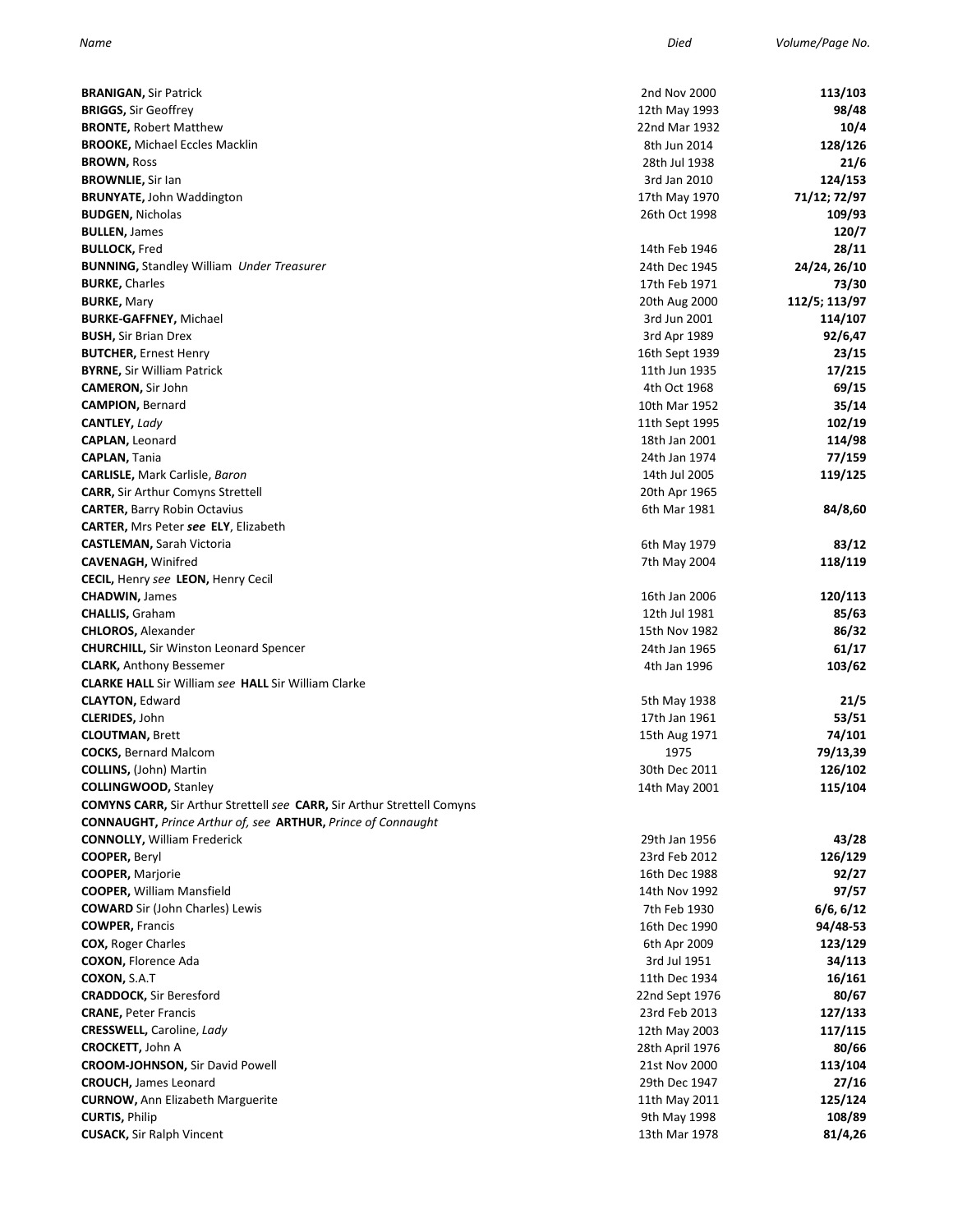**DALE,** Sir William 8th Feb 2000 **111/111 DAVENPORT,** Brian John 23 **DAVIES,** Sir Alan Talfan 11th Nov 2000 **113/108** 11th Nov 2000 **113/108 DAVIS, Alfred Speedwell (David) DEANS, Richard Storry 31st Aug 1938 21st Aug 1938 21st Aug 1938 21st Aug 1938 21st Aug 1938 21st Aug 1938 21st Aug 1938 21st Aug 1938 21st Aug 1938 21st Aug 1946 21st Aug 1946 21st Aug 1946 21st Aug 1946 21st Aug 1946 21s DE LANCEY, Cornelius Ver Heyden 18th Jul 1984 18th Jul 1984 18th Jul 1984 18th Jul 1984 18th Jul 1984 18th Jul 1984 18th Jul 1984 18th Jul 1984 18th Jul 1984 18th Jul 1984 18th Jul 1984 18th Jul 1984 18th Jul 1984 18th Ju DELANEY,** Mary 23rd Jan 1999 **110/98 DE LISLE, William Sidney, 1st Viscount** 5th Apr 1991 **95** 55 **DENNING,** Alfred Thompson Denning, *Baron* 5th Mar 1999 **110 110 110 111 DERBYSHIRE,** Sir Harold 14th September 1972 14th September 1972 14th Sept 1972 14th Sept 1972 14th September 1973 14th September 1973 14th September 1973 14th September 1973 14th September 1973 14th September 1973 14th Se **DESCH,** Stephen 31st Aug 1996 **105/66** 105/666 105/666 105/666 105/666 105/666 105/666 105/666 105/666 105/666 105/666 105/666 105/666 105/666 105/666 105/666 105/666 105/666 105/666 105/666 105/666 105/666 105/666 105/66 **DE SILVA,** Lucien 30th Nov 1962 **57/25 DEVLIN,** Patrick Devlin, *Baron* 96 **DICKIE** Alexander Alfred 13 **DICKINSON,** Rita (Henrietta Margaret?) 8th Jul 1977. **81/8 DIEFENBAKER,** John George 16th Aug 1979 83/366 83/366 83/366 83/366 83/366 83/366 83/366 83/366 83/366 83/366 83/366 83/366 83/366 83/366 83/366 83/366 83/366 83/366 83/366 83/366 83/366 83/366 83/366 83/366 83/366 83/366 **DONALD,** William Pennington 26th Dec 1933 **14.1 and 26th Dec 1943 14:4 and 26th Dec 1944 14:4 and 26th Dec 1944 DOO,** Sam 17th Jul 1992 **96/53 DOUGLAS, Horace 16th Apr 1962 56, 1962 56, 1962 56, 1962 56, 1962 56, 1962 56, 1962 56, 1972 56, 1972 56, 1973 56, 1973 56, 1973 56, 1973 56, 1973 56, 1973 56, 1973 56, 1973 56, 1973 56, 1973 56, 1973 56, 1973 56, 1973 56 DOWNEY,** Anne Elisabeth 2002 **116/106** 2002 **116/106** 2002 **12: DU CANN, Charles Garfield Lott 2nd Feb 1983 86/7; 87/39** 86/7; 87/39 **DU CANN,** Richard Dillon Lott 4th Aug 1994 100 Aug 1994 100 Aug 1994 100 Aug 1994 100 Aug 1994 100 Aug 1994 100 **DUFF,** Sir Lyman Poore 26th Apr 1955 **42/900** 42/900 42/900 42/900 42/900 42/900 42/900 42/900 42/900 42/900 42/900 42/900 42/900 42/900 42/900 42/900 42/900 42/900 42/900 42/900 42/900 42/900 42/900 42/900 42/900 42/900 **DUHAMEL,** Jean 13th Aug 1971 **74/101 DUMBUTSHENA, Enoch** 14th Dec 2000 **113/1100 113/1100 113/1100 113/1100 113/1100 114 DUMMETT, Sir Robert Ernest** 17th Oct 1941 **24/621 DUNCAN,** Sir Andrew 30th Mar 1952 **36/131 EADIE, Ellice Aylmer** 33st Mar 2001 **114/1100 114/1100 114/1100 114/1100 114/1100 114/1100 114/1100 114 EBSWORTH,** Ann **115/106 115/106 115/106 115/106 115/106 115/106 115/106 EDINGER,** George 28th Feb 1984 **88/13,444** 88/13,444 88/13,444 88/13,444 88/13,444 88/13,444 88/13,444 88/13,444 88/13,444 88/13,444 88/13,444 88/13,444 88/13,444 88/13,444 88/13,444 88/13,444 88/13,444 88/13,444 88/13,44 **EDMUND-DAVIES,**(Sarah) Eurwen Edmund-Davies, *Lady* 20th Oct 1991 **95/58 EDMUND-DAVIES,** Herbert Edmund Davies, *Baron* 26th Dec 1992 **97/49; 98/44 EDNEY,** John 28th Oct 1987 **91/38 EDWARDS,** John 23rd May 1960 **52/79 ELLAM,** William 26th Oct 1957 **47/5 ELLIOTT,** Myles Layman Farr 16th Dec 1933 **14.1 Company 16th Dec 1933 14.1 Company 16th Dec 1933 16th Dec 1933 ELWYN-JONES,** Frederick Elwyn Jones, *Baron* 4th Dec 1989 **93/6, 43/6,43 ELY,** Elizabeth 25th Oct 1961 **55/34 ERITH,** Raymond 30th Nov 1973 **78/7, 25/7,25 78/7,25 EVANS, David Armstrong 4th Jan 1978 80. 1978 80. 1978 1979 80. 1978 80. 1979 80. 1979 80. 1979 80. 1979 80. 1979 80. 1979 80. 1979 80. 1979 80. 1979 80. 1979 80. 1979 80. 1979 80. 1979 80. 1979 80. 1979 80. 1979 80. 1979 EVANS,** (David) Meurig **86.38** 86.383 **86.39** 86.383 **86.39** 86.383 86.39 **86.38 EVANS, Reginald Noel Fisher 22 87.383 87.483 87.483 87.483 87.483 87.483 87.483 87.483 87.483 87.483 87.483 87.483 87.483 87.483 87.483 87.483 87.483 87.483 87.483 87.483 87.483 87.483 87.483 87.483 87.483 87.483 87.483 EVANS,** Sydney Hall 6th Jan 1988 **91/35 EVANS,** Thomas 29th Oct 1996 **101/54; 101/54; 101/54; 101/54; 101/54; 102/91 EVERETT,** Richard Marven Hale 8th Aug 1978 82. Aug 1978 82. Aug 1978 82. Aug 1978 82. Aug 1978 82. Aug 1978 82. Aug 1978 82. Aug 1978 82. Aug 1978 82. Aug 1978 82. Aug 1978 1979 82. Aug 1979 82. Aug 1979 82. Aug 1979 82. **EVERINGTON,** Geoffrey Devas **85. And Feb 1982 85. And Feb 1982 85. And Feb 1982 85. And Feb 1982 85. And Feb 1982 85. And Feb 1983 85. And Feb 1982 85. And Feb 1982 85. And Feb 1983 85. And Feb 1983 85. And Feb 1983 85. A EWBANK,** Sir Anthony 25th Jun 2012 **125/126 FALCO,** Robert 14th Jan 1960 **51/33 FARMER,** Michael 9th Apr 2011 **125/128 125/128 125/128 125/128 125/128 125/128 125/128 125/128 125/128 125/128 125 FERGUSON, Richard 2009 <b>123/1312 2009 12:000 12:000 12:000 12:000 12:000 12:000 12:000 12:000 12:000 12:000 12:000 12:00:00 12:00:00 12:00:00 12:00:00 12:00:00 12:00:00 12:00:00 12:00:00 12:00:00 12:00:00 12:00:00 12:00 FERNANDO,** Hugh Norman Gregory 24th Mar 1976 80. 800, 8124 800, 8124 **FAIRWEATHER,** David Armstead 9th Feb 1973 **77.160 FERGUSON** L. G.[sic] (Lewis Buchanan) **7** 21 **FINER,** Sir Morris 15th Dec 1974 **78/19 FINLAY,** Sir Graeme Bell 21st Jan 1987 **91/37** 91/37 **91/37** 91/37 91/37 91/37 91/37 91/37 91/37 91/37 **FINNEY,** Jarlath 27th Aug 1999 **111/111 FLEMING-SANDS,** A.J.T 24 **FLETCHER** C. G. E. 20th **All 20th FEB 1929 <b>4/8 4/8 4/8 4/8 4/8 4/8 4/8 4/8 4/8 4/8 4/8 4/8 4/8 4/8 4/8 4/8 4/8 4/8 4/8 4/8 4/8 4/8 4/8 4/8 4/8 4/8 4/8 4/8 4/8 4/8 FLETCHER** Reginald James, *Preacher 1904-1919* 29th Aug 1932 **11/7 FOOT,** Sir Dingle 18th Jun 1978 **82/25 FOREST, R**ichard 29th Oct 1977 **81/31**

| th Feb 2000   | 111/111        |
|---------------|----------------|
| rd Sept 2000  | 113/105        |
| Lth Nov 2000  | 113/108        |
| 1991/2        | 95/58          |
| 1st Aug 1938  | 21/4,21,22/44  |
| 8th Jul 1984  | 91/82          |
| 3rd Jan 1999  | 110/98         |
| th Apr 1991   | 95/63          |
| th Mar 1999   | 110/17         |
| th Sept 1972  | 76/73          |
| 1st Aug 1996  | 105/66         |
| Ith Nov 1962  | 57/25          |
| th Aug 1992   | 96/46          |
| st Jun 1933   | 13/23          |
| th Jul 1977?  | 81/8           |
| 5th Aug 1979  | 83/36          |
| 5th Dec 1933  | 14/64          |
| 7th Jul 1992  | 96/53          |
| 5th Apr 1962  | 56/105         |
| 4th Jun 2002  | 116/106        |
| nd Feb 1983   | 86/7; 87/39    |
| th Aug 1994   | 100/44         |
| 5th Apr 1955  | 42/90          |
| 3th Aug 1971  | 74/101         |
| 4th Dec 2000  | 113/110        |
| 7th Oct 1941  | 24/6           |
| )th Mar 1952  | 36/131         |
| Lst Mar 2001  | 114/110        |
| th Apr 2002   | 115/106        |
| 3th Feb 1984  | 88/13,44       |
| 0th Oct 1991  | 95/58          |
| 5th Dec 1992  | 97/49; 98/44   |
| 8th Oct 1987  | 91/38          |
| rd May 1960   | 52/79          |
| 5th Oct 1957  | 47/5           |
| 5th Dec 1933  | 14/64          |
| th Dec 1989   | 93/6,43        |
| 5th Oct 1961  | 55/34          |
| Ith Nov 1973  | 78/7,25        |
| th Jan 1977   | 80/68          |
| th Mar 1983   | 86/5,38        |
| Ind July 1983 | 87/38          |
| ith Jan 1988  | 91/35          |
| 9th Oct 1996  | 101/54; 102/91 |
| th Aug 1978   | 82/38          |
| 3rd Feb 1982  | 85/5           |
| 5th Jun 2011  | 125/126        |
| 4th Jan 1960  | 51/33          |
| th Apr 2011   | 125/128        |
| 6th Jul 2009  | 123/131        |
| Ith Mar 1976  | 80/8; 81/34    |
| th Feb 1973   | 77/160         |
| nd May 1930   | 7/7            |
| 5th Dec 1974  | 78/19          |
| 1st Jan 1987  | 91/37          |
| 7th Aug 1999  | 111/111        |
| Ith May 1961  | 54/108         |
| 0th Feb 1929  | 4/8            |
| Ith Aug 1932  | 11/7           |
| 8th Jun 1978  | 82/25          |
| 9th Oct 1977  | 81/31          |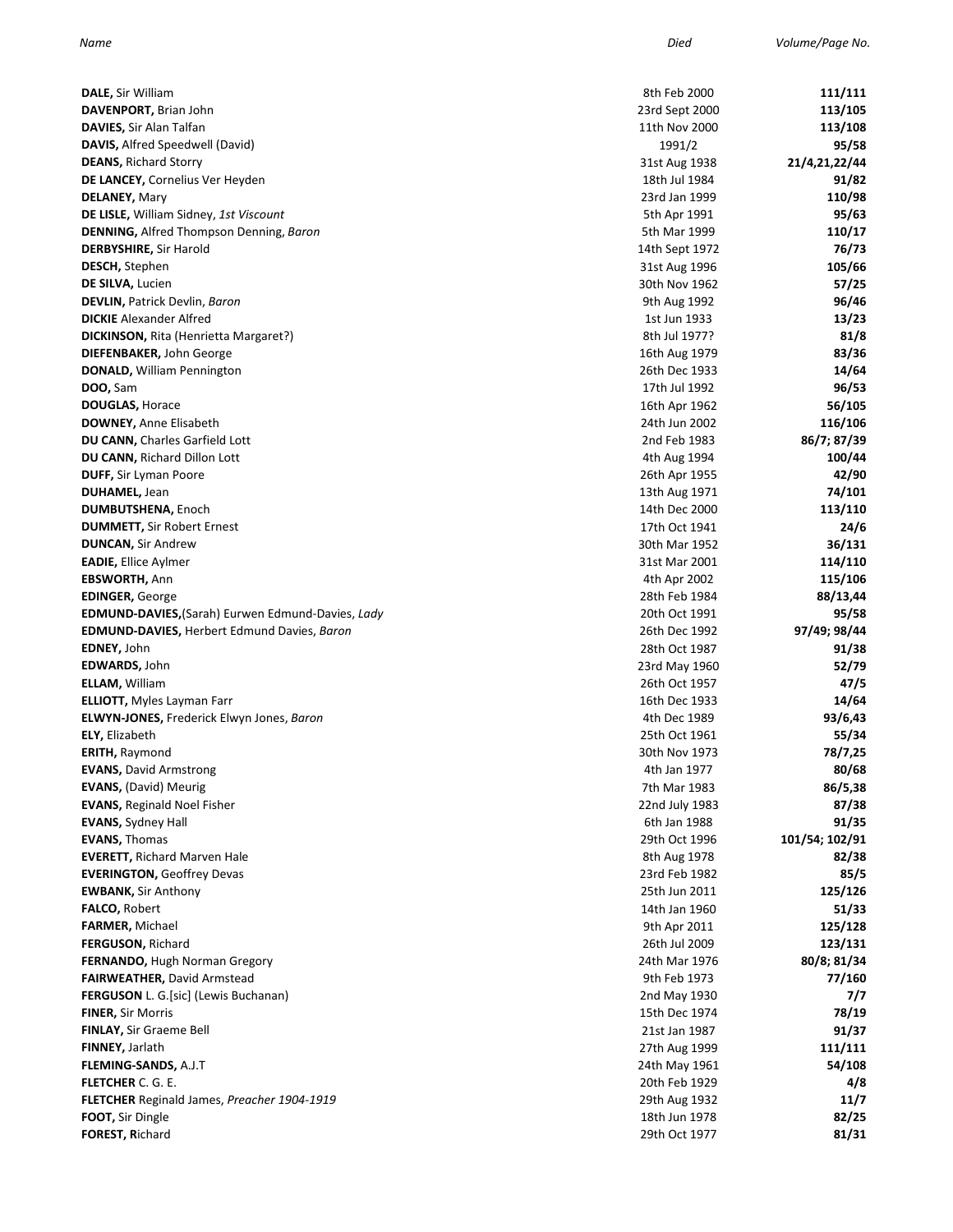**FORSTER OF HARRABY**, John Forster, *1st Baron* 24th July 1972 **76/75 FOX-ANDREWS, James** 117/117 **FRANCIS,** Hugh Elvet 90/43 **FRANK,** Sir Douglas **118/9 118/9 FRANKFURTER,** Felix 22nd Feb 1965 **61/39 FRASER OF TULLYBELTON,** Ian Fraser, *Baron* 17th Feb 1989 **92/6,45 FREEMAN,** Richard Gavin 15th May 1997 **106/63 FRENCH,** Wendy, *Lady* 15th May 2000 **112/7 FROSSARD, Charles 126/131 126/131 126/131 126/131 GAFOOR,** Anthony 12th Sept 1995 **103/65 GARDNER,** Sir Edward (Lucas) 22nd Aug 2001 **115/108 GEE,** Robert 2nd Aug 1960 **52/121 GERRAD,** Sir (Albert) Denis 23rd Jan 1965 **61/13-15 GIBBENS, (Edward) Brian 6th Nov 1985 89/29 6th Nov 1985 89/29 GIBBINS**, Percy Hedon 29/24 **29/24 29/24 GILL** Arthur Edmund 18th May 1932 **11/5 GILLIBRAND,** Frank Richard 18th Jan 1997 **105/73; 106/66 GLEDHILL,** Alan 16th Jul 1983 **87/8 GLENAVY,** James Henry Musson, *Baron* 22nd Mar 1931 **8/9 GLOUCESTER,** *Prince Henry Duke of Gloucester, see* **HENRY,** *Prince, Duke of Gloucester* **GODDARD,** Ann Felicity 23rd Mar 2011 **125/130 GOLDIE,** John Hamilton Campbell 12th Dec 1974 **78/6; 79/37 GOODWIN,** Phyllis Elena **112/88 112/88 GORDON,** Sir Archibald 23rd Nov 1974 **78/10 GOUGH,** Francesca 31st Mar 1984 **88/46 GRANT,** Graham 17/219 **GRAVESON,** Muriel 20th Oct 1986 **90/46 GRAVESON, Ronald Harry 5th Jan 1991 94/56 94/56 GRAY,** Edward **101/57 101/57 101/67 101/67 Mar 1995 Mar 1995 101/67 GRAY,** Gilbert 7th Apr 2011 **125/132 GRAY,** Sir John Milner **71/6 71/6 GRAY,** Roger 19th Oct 1992 **97/54 GRAZEBROOK,** Henry Durley 24th Mar 1969 **69/4; 70/107 GREENWOOD,** Hamar, 1st Viscount 18, 1998 **28/15 10th Sept 1948 28/15 GREENWOOD,** Walter **94/57 94/57 94/57 20th Sept 1990 94/57 GREGORY,** Roy 4th Jul 1997 **107/107 GRIEW,** Edward 13th Oct 1996 **106/69 GRIFFITH,** Eric William **78/21 78/21 GRIFFITHS,** Bruce **110/16,99 110/16,99 110/16,99 110/16,99 110/16,99 110/16,99 GROUND,** Sir Richard William 22nd Feb 2014 **128/129 GROVER,** George 21/20 **71/20 GRUNDY,** Sir Claude 31st May 1967 **66/8 HALES,** James 69/16 **HALL** Sir William Clarke 28th Oct 1932 **11/7 HALL,** William Glenvil **57/26 57/26 57/26 57/26 57/26 57/26 57/26 57/26 57/26 57/26 HAMILTON,** Graeme 112/86 **HAMSON, Charles John Jospeh 14th Nov 1987 <b>91/7,31 91/7,31 HARBORD,** Derek 26th Sept 1987 **91/41 HARRAGIN,** Sir Walter 26th Jun 1966 **64/92 HARRIS,** George Beynon **14/64 14/64 HART,** Sir Michael Christopher Campbell 20th Feb 2007 **121/113 HARVEY,** Richard Jon Stanley (Don) 21st Feb 1986 **89/12,32 HASAN,** Khalid 18th Aug 2013 **127/135 HAYCOCK,** Alexander Wilkinson 15th Dec 1970 **74/104 HEALY** Timothy Michael 26th Mar 1931 **8/9 HEILBRON, Dame Rose 8th Dec 2005 119/6; 120/86** 2005 2005 2007 8th Dec 2005 2007 8th Dec 2005 2007 8th Dec 2005 **HENRY,** *Prince, Duke of Gloucester* 10th Jun 1974 **78/13 HERMAN,** Stanley **86/5,39 86/5,39 HERSHMAN, David Allan 4th Sept 2004 118/120 118/120 HESELTINE,** George 84/13 **HESLING,** Edith 19th Jun 1971 **74/103**

*Name Died Volume/Page No.*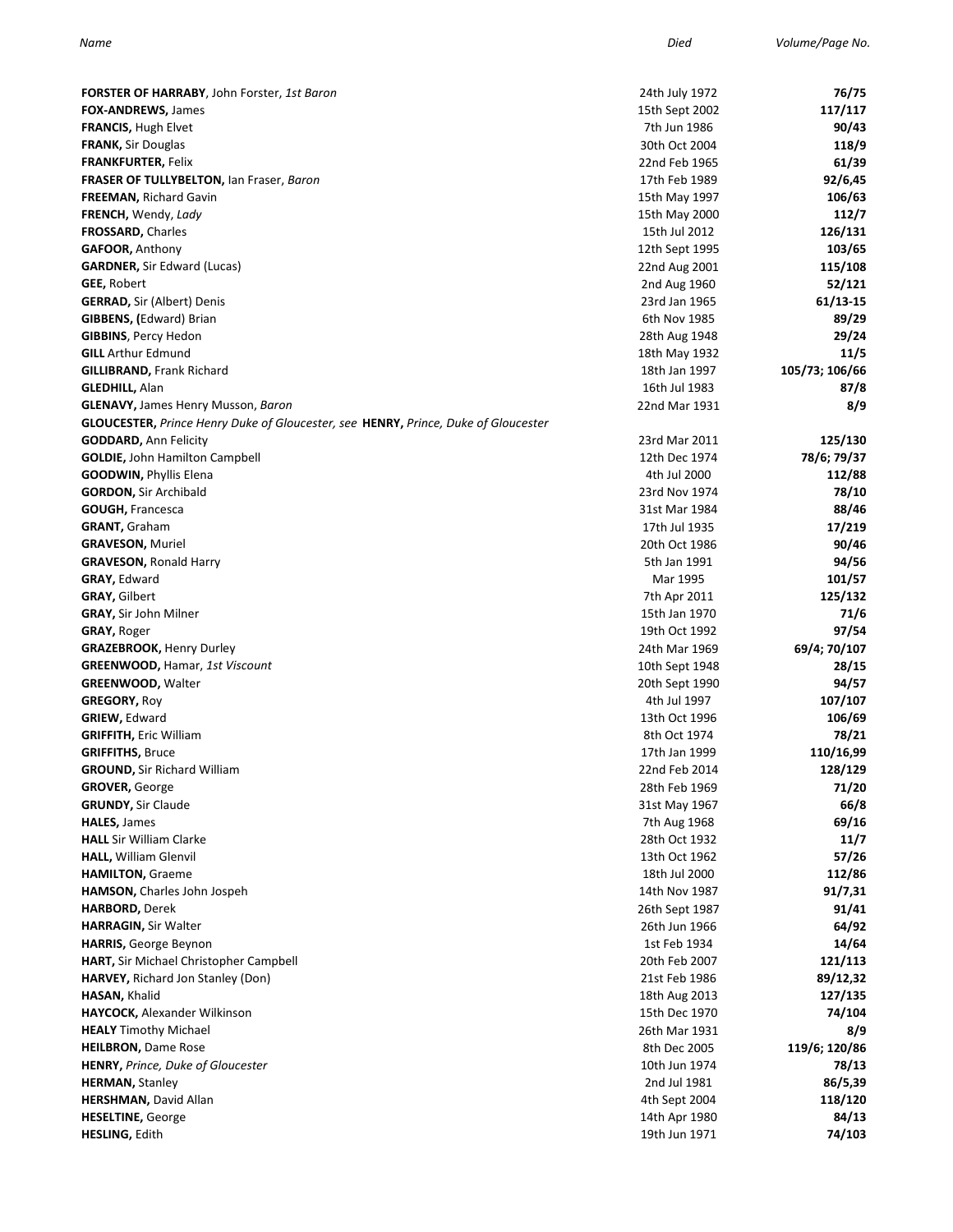**HEUSTON, Robert Francis Vere HILBERY, Sir Malcom HILL, (Eliot) Michael HILLARD, Richard HINDE** Frederick **HOARE, Michael Richard HOBLEY, (Thomas) Jeffrey Francis HODGE, Henry Egar Garfield HOFMEYER, Jan Hendrik HOGAN,** Brian 9th Feb 1996 **104/65 HOLDEN, William HOLLIS, Sir Anthony Barnard HOLLOWAY, Roger HOOSON, (Hugh) Emlyn Hooson, Baron HOPKIN,** Daniel 35/17 **HOPKIN,** Sir David 21st Aug 1997 **106/71 HORRIDGE,** Ernst 2nd Nov 1995 **104/18,62 HUBBARD, Michael HUDSON-PHILLIPS, Karl Terrence HUELIN,** Gordon 27th Feb 1997 **106/73 HUGHES, Christopher HUGHES, Harcourt HUGHES,** Hector 23rd Jun 1970 **72/100 HUGHES, William Morris HUNT, Sir (Patrick) James HUNTER, Muir Vane Skerrett HUTTON, Graham HYAM,** Michael 8th Jul 2004 **118/124 IDLE**, Mrs **48/64 IVEY, Harry Pryn JACOB, Sir Jack Isaac Hai JAKOBSSON, Badur JAMES,** Eric **126/109 126/109 126/109 126/109 126/109 126/109 126/109 126/109 JENKINS** *Inn servant see* **SMITH,** Henry John **JENKS, C Wilfred JENNINGS, Sir Ivor JOHNSON, Charles Bernard JOHNSON, Roy Frank JOHNSTON, Gaston JOHNSTON, Kenneth Robert Hope JOHNSTON, Michael Graham JORDAN, Victor Charles JOLOWICZ, John Anthony (Tony) JONES, John Edward JONES, Sir Kenneth George Illtyd JONES,** Peter 29th Mar 2001 **114/111 JONES, Richard Oliver JONES, Thomas Lloyd KARMEL,** David 31st May 1982 **86/5,25 KAY, Sir John William KEITH Alan Davidson KEITH OF KINKEL, Henry Keith, Baron KENNY, Anthony KEOGH, George Darrell KERR,** Donald 13th May 1999 **110/101 KIDWELL, Raymond Incledon KILBRANDON, Charles Shaw, Baron KILLERBY, Sally Ann KILMUIR, David Patrick Maxwll Fyfe KIRK-OWEN**, Reginald (Rex) **KIRKHOPE, David Connor** 

| 21st Dec 1995  | 103/60              |
|----------------|---------------------|
| 18th Sept 1965 | 62/101              |
| 19th Aug 2003  | 117/87              |
| 2nd Nov 1996   | 105/71              |
| 27th Jun 1933  | 13/22               |
| 19th Feb 1970  | 71/15               |
| 14th Jan 1974  | 77/152              |
| 18th Jun 2009  | 123/133             |
| 3rd Dec 1948   | 29/22               |
| 9th Feb 1996   | 104/65              |
| 10th Apr 1961  | 3/75; 54/80; 54/110 |
| 24th Nov 2003  | 118/123             |
| 31st Oct 2010  | 124/5,48; 125/103   |
| 21st Feb 2012  | 126/105             |
| 30th Aug 1951  | 35/17               |
| 21st Aug 1997  | 106/71              |
| 2nd Nov 1995   | 104/18,62           |
| 21st Jul 2014  | 128/133             |
| 16th Jan 2014  | 129/134             |
| 27th Feb 1997  | 106/73              |
| 16th Oct 2010  | 124/6,155           |
| 29th Apr 1957  | 46/113              |
| 23rd Jun 1970  | 72/100              |
| 28th Oct 1952  | 37/18, 20           |
| 8th Nov 2006   | 120/7, 107          |
| 18th Oct 2008  | 122/12; 123/135     |
| 14th Oct 1988  | 92/12               |
| 8th Jul 2004   | 118/124             |
| 1958           | 48/64               |
| 27th May 1967  | 66/80               |
| 26th Dec 2000  | 114/96              |
| 21st Jun 1984  | 88/46               |
| 1st May 2012   | 126/109             |
| 9th Oct 1973   | 77/157              |
| 19th Dec 1965  | 63/17               |
| 20th Nov 1935  | 18/53               |
| 4th Mar 1978   | 82/42               |
| Aug 1965       | 62/97               |
| 23rd Mar 1998  | 109/91              |
| 2nd Oct 1982   | 86/35               |
| 15th Jul 2014  | 128/136             |
| 17th Jan 2012  | 126/133             |
| 28th Jul 1998  | 108/92              |
| 12th Jul 2004  | 118/125             |
| 29th Mar 2001  | 114/111             |
| 4th Mar 1986   | 90/45               |
| 22nd Apr 1948  | 29/25               |
| 31st May 1982  | 86/5,25             |
| 2nd Jul 2004   | 118/127             |
| 22nd Feb 1928  | 3/4                 |
| 21st Jun 2002  | 116/107             |
| 14th Aug 2002  | 117/119             |
| 10th Feb 1937  | 18/12               |
| 13th May 1999  | 110/101             |
| 3rd Oct 2007   | 121/133             |
| 10th Sept 1989 | 93/45               |
| 21/2 Sept 1985 | 89/36               |
| 27th Jan 1967  | 65/13               |
| 31st Aug 1959  | 51/40               |
| 25th Aug 1937  | 19/22               |
|                |                     |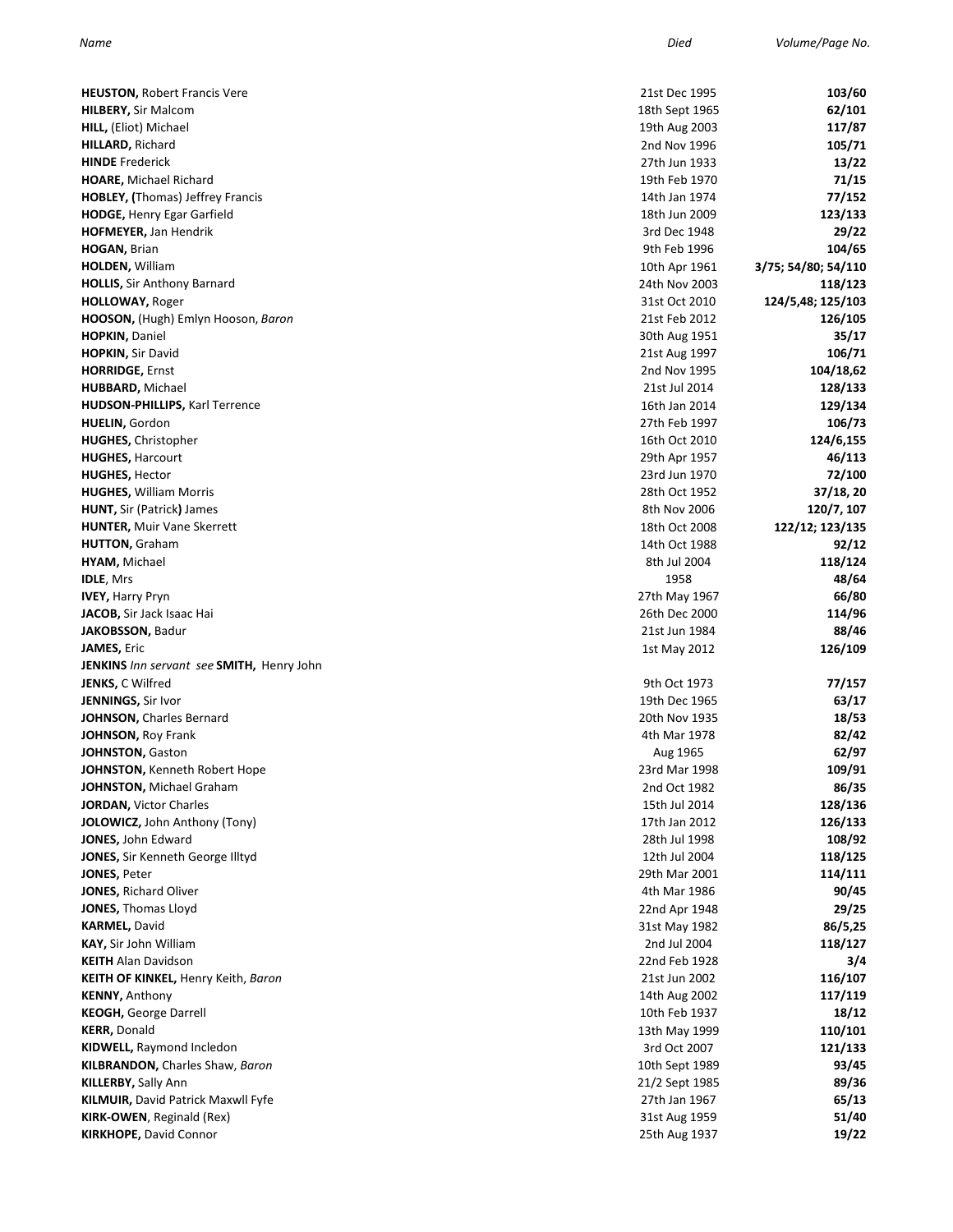**KLEVAN, Sir Rodney KNELLER, Sir Alister KNIGHT-BRUCE, Gordon Kennet KOE, Digby Latimer Francis LAMB, Pecry Charles LANE, Geoffrey Dawson Lane, Baron** LANGFORD-JAMES John. Wynn . Lloyd. LANGMAN, T.W. **LAUTERPACHT, Sir Hersch LAWRENCE, Sir William Russell LAWSON, Edmund James LAWSON, Rosalind** LAYFIELD, Sir Frank **LEACH,** Lionel 26th Jan 1960 **51/36 LEACH, Robert Webber LEE,** John 5th Aug 1974 **78/23 LEE, Robert Warden LEON, Henry Cecil LEWIS, Esyr ap Gwilym LEWIS, Michael ap Gwilym LINDLEY, Frank Joseph LLOYD,** (John) Selwyn Brooke *see* **SELWYN-LLOYD LLOYD OF KILGERRAN** (Rhys) Gerran Lloyd, Baron **LLOYD-JONES, David Trevor LOCHNER,** Robert **63/20 63/20 LOYD, John Anthony Thomas LUCAS,** Hedley 9th Dec 1971 **75/21 LUSH, Harold Charles LUSH, Maurice Hubert LUSH** Sir (Charles) Montague **LYONS, Rudolph McARTHUR, Sir Stewart McCARTHY, John William MACASKIE, Nicholas Edmund Lechmere MacCRINDLE, Robert Alexander MacDERMOTT, John MacDermott Baron MacINERNEY** Michael Chartres **McINNES, James Ewart MACLEOD, Nigel McLOUGHLIN, Patricia McMANUS, Albert McNAIR, Arnold McNair, 1st Baron McNAIR, Sir William MACPHERSON, Bruce Whte MAGNUS, Samuel Wolff MAIN, James H. MALIK,** Salma 10th Oct 1979 **83/15 MANISTY, Sir Eldon MANISTY, Herbert Francis MANLEY, Norman MANN**, Frederick Alexander (Francis) **MANN, Sir Michael MARNHAM, Harold MANTELL, Sir Charles Barrie Knight MARS-JONES, Sheila MARS-JONES, Sir William MARSHALL, Sir Archibald Pellow MARSHALL, Sir John MARTINSMITH, James MATTHEWS, Walter Robert MAUFE, Sir Edward** 

| 26th Dec 2001                 | 115/110        |
|-------------------------------|----------------|
| 7th Nov 2005                  | 120/116        |
| Nov 1938                      | 22/7           |
| 7th Jun 1951                  | 34/113         |
| 28th Oct 1973                 | 77/147         |
| 22nd Aug 2005                 | 119/78         |
| 28th Mar 1930                 | 6/8            |
| 14th Aug 1960                 | 52/79          |
| 9th May 1960                  | 52/113         |
| 30th May 1976                 | 80/64          |
| 26th Mar 2009                 | 123/108        |
| 28th Jan 1981                 | 111/115        |
| 2nd Feb 2000                  |                |
| 26th Jan 1960                 | 51/36          |
| 18th Aug 1960                 | 53/52          |
| 5th Aug 1974                  | 78/23          |
| 6th Jan 1958                  | 47/27          |
| 23rd May 1976                 | 80/62          |
| 25th Mar 2011                 | 125/100        |
| 12th Nov 2010                 | 124/6; 125/135 |
| 28th Jul 1986                 | 90/47          |
|                               |                |
| 30th Jan 1991                 | 95/62          |
| 28th Apr 1998                 | 108/87         |
| 1st Dec 1965                  | 63/20          |
| 1st May 2002                  | 116/110        |
| 9th Dec 1971                  | 75/21          |
| 21st Feb 1934                 | 14/64          |
| 18th Oct 1970                 | 72/86          |
| 22nd Jun 1930                 | 7/23           |
| 25th Jan 1991                 | 94/53          |
| 5th Jul 1935                  | 17/212,222     |
| 19th Jul 1935                 | 17/216         |
| 1st Jan 1967                  | 65/15          |
| 15th Mar 2005                 | 119/92         |
| 13th Jul 1979                 | 83/33          |
| 24th Dec 1929                 | 6/7            |
|                               |                |
| 25th Apr 1957<br>1st Mar 2005 | 46/115         |
|                               | 119/128        |
| 23rd Feb 2000                 | 111/114        |
| 8th Apr 1980                  | 83/41          |
| 22nd May 1975                 | 79/31          |
| 19th Feb 1979                 | 82/6; 83/31    |
| 31st Oct 1971                 | 74/102         |
| 28th Feb 1992                 | 96/52          |
| 21st Aug 1982                 | 86/8           |
| 10th Oct 1979                 | 83/15          |
| 26th Aug 1960                 | 52/79          |
| 10th May 1939                 | 23/18          |
| 2nd Sept 1969                 | 70/86          |
| 16th Sept 1991                | 95/60          |
| 14th Jun 1998                 | 108/94         |
| 11th Nov 1987                 | 91/39          |
| 1st May 2010                  | 124/128        |
| 18th Jan 1998                 | 107/12,110     |
| 10th Jan 1999                 | 109/83         |
| 20th Jun 1966                 | 109/83         |
| 30th Aug 1988                 | 92/25          |
| 16th Sept 1960                | 53/9           |
| 4th Dec 1973                  | 77/145         |
| 12th Dec 1974                 | 78/7,22        |
|                               |                |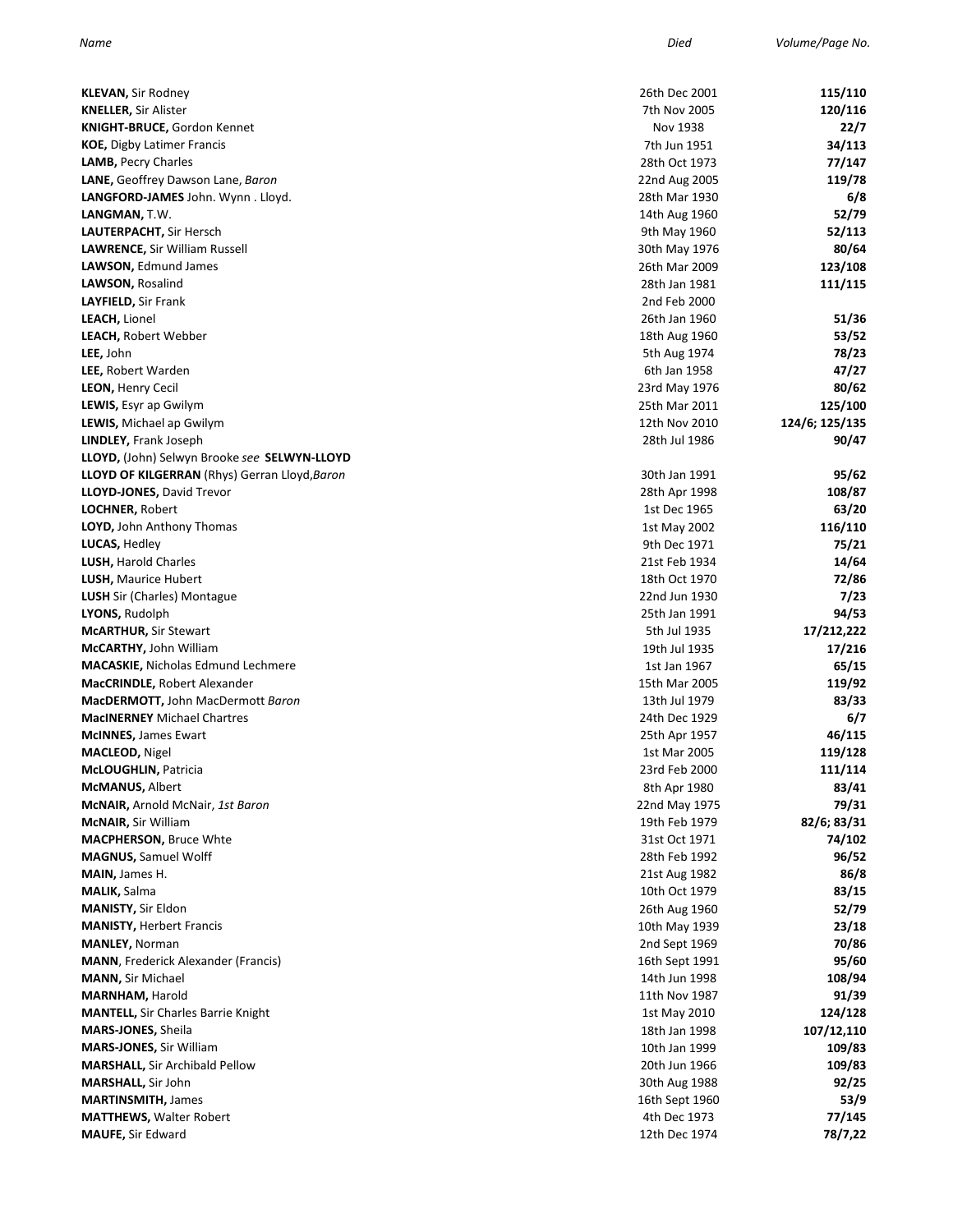| ٠<br>۰, |  |
|---------|--|
|---------|--|

**MEGAW,** Sir John 27th Dec 1997 **107/42,114 MENZIES,** Sir Robert Gordon 15th May 1978 **82/32 MERRIVALE,** Henry Edward Duke, *1st Baron* 20th May 1939 **23/37 MERRIVALE, Edward Duke, 2nd Baron** 8th Jun 1951 **34/74 34/74 MIDDLETON,** Noel 24th Jun 1955 **42/127; 43/29 MILLAR,** William James Kinnear 13th Jul 1992 **96/50 MILLER,** John Joseph 5th Jan 2005 **119/7 MILLERS, (**Harold Cuthbert) Townley 28th Feb 1968 **67/6;68/101 MITCHELL,** Angelica Elizabeth 7th Feb 2006 **MONTEITH, Charles 102/65 102/65 102/65 102/65 102/65 102/65 102/65 102/65 102/65 MONTROSE, James Louis 65/17 65/17 65/17 65/17 65/17 65/17 65/17 MOORE,** E(velyn) Garth 5th Jun 1990 **94/62 MOORE** J. A. R. [sic] (James Richard Allenby) 3rd Sept 1931 **9/6 MORAN, Frances 81/34 81/34 MORELY-JOHN,** Michael 2013 **98/50 98/50 MORRIS,** Harry Morris Baron **40/73 40/73 1st Jul 1954 40/73 MORRIS,** John 29th Sept 1984 **88/39 MOULD,** Graham Harley 13th Apr 1950 **32/88,95 MOULD,** James **48/97 48/97 2nd Apr 1958 <b>48/97 MULLIGAN, James 20/5 20/5 MULLINS,** Claud 23rd Oct 1968 **69/6 MUNIR,** Sir Mehmed Bey 20th Sept 1957 **46/115 MUTTUKUMARU,** Anton 113/111 **113/111 113/111 113/111 NAIR,** Sir Sankaran 24th Apr 1934 **15/116 NANCE,** Francis **102/61 102/61 102/61 102/61 102/61 102/61 102/61 102/61 102/61 102/61 102/61 102/61 NEWBOLD, Sir Charles Demorée 17th Oct 1993 99/43 99/43 NEWMAN,** Karl Max 12th Jan 2001 **114/105 NORTH,** Sir Alfred 22nd Jun 1981 **85/59 NKRUMAH,** Kwame 27th Apr 1972 **75/6 O'CONNOR** Bernard 11th Oct 1932 **11/6 O'HAGAN,** Thomas O'Hagan *1st Baron* 1st Feb 1885 **88/57 OTTLEY,** Fielding Hay Bickersteth 30th Jun 1958 **48/103 OWEN,** Sir John Arthur Dalziel 9th Dec 2010 **125/138 125/138 PAPADOPOULOS,** Passos 12th Dec 2008 **123/7 PARKER,** Michael 27th Apr 2003 **117/121 PASSFIELD,** Sidney Webb, *Baron* 13th Oct 1947 **27/10 PASHA,** Jafar *see* **AL ASKARI,** Jafar Pasha **PATERSON,** Donald McDougal 3rd Aug 1976 **79/39 PEMBERTON, Elizabeth lee 14th Jul 1989 93/11 93/11 PERRETT,** Desmond 18th Mar 2010 **124/157 PHILLIPS,** John Francis 19th Feb 1996 **108/85 PHILLIPS,** Karl Hudson *see* **HUDSON-PHILLIPS,** Karl **PHILLIPS,** Sir Raymond **86/28 86/28 PICARD,** Philip 14th Sept 1984 **88/45 PIRIE,** Sir George 28th Jan 1980 **83/15 PLUNKET BARTON,** Sir Dunbar *see* **BARTON,** Sir Dunbar Plunket **POCHIN** William J. R. 17th May 1930 **7/24 POCOCK,** Ethel Constance 17th Mar 1968 **67/7 POCOCK,** Sydney 29th Oct 1957 **47/7 POTTS,** Robin **123/136 123/136 123/136 123/136 123/136 POWELL,** Tom *Hall Keeper* 83/13 **PRICHARD,** Sir Fred Eills 86/36 **PRICE,** Maurice 15th Apr 1995 **102/56 PURCELL, John Denis** 95/65 **RAMAGE,** Charles Edward 28th Jan 1940 **23/8 RAMKLAWLAWAN, Roy 100/48 100/48 100/48 RANT,** James William 25th May 2003 **118/129 READ,** John Erskine 23rd Dec 1973 **77/150 REDFERN,** Sydney Ernest **66/79 66/79 2nd Sept 1967 <b>66/79 REID,** James Scott Cumberland Reid, *Baron* 27th Mar 1975 **79/5,27**

**REID,** *Lady* 17th Mar 1980 **83/10**

*Name Died Volume/Page No.*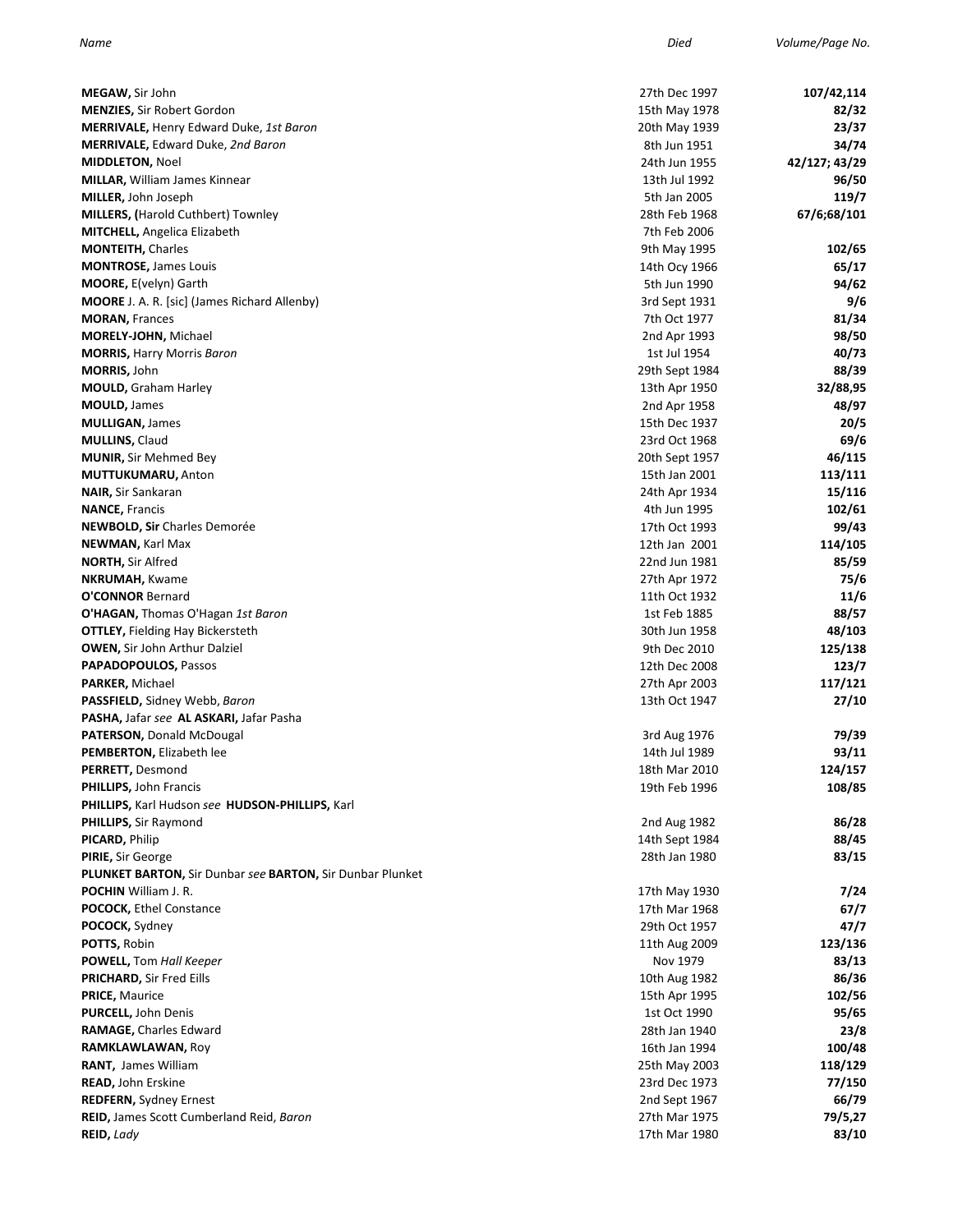*Name Died Volume/Page No.*

| <b>RENTON</b> Sir Alexander Wood                      | 17th Jun 1933    | 13/21          |
|-------------------------------------------------------|------------------|----------------|
| <b>RICHARDSON, Sir Albion</b>                         | 7th Jul 1950     | 32/87,93       |
| <b>ROBBINS, George James</b>                          | 28th Mar 1974    | 78/25          |
| ROBERTS, Sir Bryan                                    | 6th Dec 1996     | 106/74         |
| <b>ROSS, Sir John</b>                                 | 17th Aug 1935    | 17/218         |
| ROSS, James                                           | 17th Aug 1996    | 105/68         |
| <b>ROWE, Sir Michael</b>                              | 22nd Dec 1978    | 82/40          |
| <b>RUNCIE, Robert Alexander Kennedy Runcie, Baron</b> |                  |                |
| (102nd Archbishop of Canterbury)                      | 11th Jul 2000    | 112/22         |
| RUSSELL, Sir Evelyn Charles Sackville                 | 14th Oct 1992    | 97/53          |
| <b>RUSSELL, John Francis Stanley, 2nd Earl</b>        | 3rd Mar 1931     | 8/7            |
| <b>SALT, Henry</b>                                    | 11th Jun 1970    | 72/95          |
| <b>SAUNDERS, Michael</b>                              | 16/17th Dec 1996 | 105/73; 106/76 |
| <b>SCANLAN, Thomas</b>                                | 9th Jan 1930     | 6/7            |
| <b>SCHAPIRO, Leonard</b>                              | 2nd Nov 1983     | 87/37          |
| <b>SCHMITTHOFF, Clive</b>                             | 30th Sept 1990   | 94/55          |
| <b>SCHWARZENBERGER, Georg</b>                         | 20th Sept 1991   | 95/65          |
| <b>SELLERS, Sir Frederic Aked</b>                     | 20th Mar 1979    | 82/6; 83/29    |
| <b>SELLERS, Norman</b>                                | 28th Dec 1993    | 99/44          |
| SELWYN-LLOYD, (John) Selwyn Brooke Lloyd, Baron       | 17th May 1978    | 82/35          |
| <b>SEN-GUPTA, Jatindra Mohan</b>                      | 23rd Jul 1933    | 13/24          |
| <b>SEVERN, Montague Dibdin</b>                        | 21st Jul 1955    | 42/90, 130     |
| <b>SHARE, Maurice</b>                                 | 26th Jan 1962    | 57/26          |
| <b>SHARP, Frederick Brindsley</b>                     | 8th Dec 1964     | 61/46          |
| <b>SHARPE, Sir Reginald</b>                           | 2nd Aug 1994     | 100/49         |
| <b>SHAW, Sir Brian</b>                                | 5th Feb 2011     | 125/141        |
| <b>SHAW, Sir Sebag</b>                                | 27th Dec 1982    | 86/5,23        |
| <b>SHAWCROSS, Christopher Nyholm</b>                  | 18th Aug 1973    | 77/149         |
| <b>SHAWCROSS, Hartley Shawcross, Baron</b>            | 10th Jul 2003    | 117/125        |
| <b>SHERIDAN, Denis</b>                                | 13th Aug 1991    | 95/66          |
| SIEGHART, Paul                                        | 12th Dec 1988    | 92/26          |
| <b>SIMMONS, Marion Adèle</b>                          | 2nd May 2008     | 122/105        |
| <b>SIMPSON, Sir Joseph</b>                            | 20th Mar 1968    | 67/6           |
| <b>SINGER, Louis Jules</b>                            | 28th Jun 1953    | 30/102         |
| <b>SINGH, Nagendra</b>                                | 11th Dec 1988    | 92/24          |
| <b>SLACK, George Granville</b>                        | 30th Nov 2003    | 118/131        |
| <b>SLEEMAN, (Stuart) Colin</b>                        | 27th May 2006    | 120/120        |
| SLYNN, Gordon Slynn, Baron                            | 7th Apr 2009     | 123/103        |
| <b>SMEDLEY, Sir (Frank) Brian</b>                     | 6th Apr 2007     | 121/137        |
| <b>SMITH, Edgar Dennis</b>                            | 1st Jun 1986     | 90/44          |
| SMITH, Henry John ('Jenkins') Inn servant             | 19th May 1950    | 32/97          |
| <b>SMITH, (William) Henry Robing Room Attendant</b>   | 18th Oct 1951    | 35/4,19        |
| <b>SMITH, Ian Philip</b>                              | 8th Oct 1994     | 101/72; 102/90 |
| <b>SMITH, Sir Thomas Brown</b>                        | 15th Oct 1988    | 92/22          |
| SMITH, William                                        | 1949             | 30/84          |
| <b>SOMERHOUGH, Anthony</b>                            | 2nd Oct 1960     | 53/51          |
| <b>SOUTHWORTH, Sir Frederick</b>                      | 22nd Feb 1999    | 110/102        |
| <b>SOUTHWORTH, Jean May</b>                           | 13th Jan 2010    | 124/125        |
| <b>SPARROW</b> (Albert) Charles                       | 17th May 2005    | 119/86         |
| <b>STANCLIFFE, Michael Staffurth</b>                  | 26th Mar 1987    | 91/10          |
| <b>STANLEY, Derek</b>                                 | 9th Oct 2006     | 120/121        |
| <b>STEEN, Stephen</b>                                 | 13th Mar 1988    | 92/27          |
| <b>STEIN, Herbert Kenneth</b>                         | 8th Mar 1975     | 80/67          |
| STEINER, Wilhelm Anton Paul Friedrich                 | 14th May 2003    | 117/129        |
| <b>STEPHEN, Sir George</b>                            | 20th Jun 1879    | 83/84          |
| <b>STEPHENSON, Venetia Josephine Mary</b>             | 5th Dec 1967     | 67/7           |
| <b>STEVENS, (Mary) Robina</b>                         | 15th Jan 1951    | 33/11, 14      |
| <b>STEVENSON, John</b>                                | 31st Jul 1952    | 36/133         |
| STOCK, Raymond                                        | 17th May 2001    | 114/101        |
| <b>STOCKDALE, Frank Alleyne</b>                       | 28th Dec 1989    | 93/6; 94/54    |
| <b>STOKES, David Mayhew Allen</b>                     | 29th Sept 2004   | 118/133        |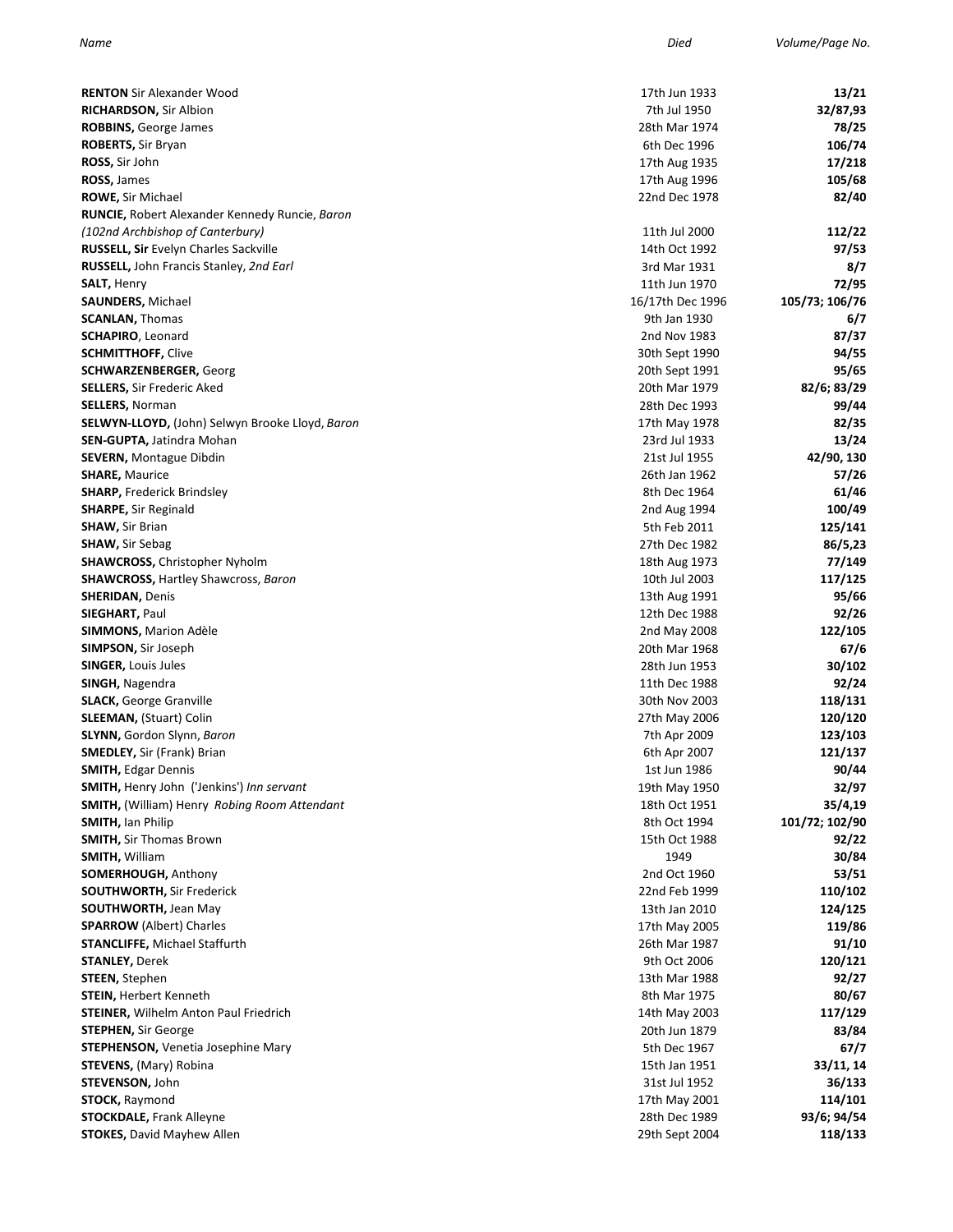*Name Died Volume/Page No.*

| <b>STONE, Sir (John) Leonard</b>                                                                    | 3rd Jan 1978   | 81/29            |
|-----------------------------------------------------------------------------------------------------|----------------|------------------|
| <b>STONE, Richard Frederick</b>                                                                     | 24th Oct 2008  | 122/5,110        |
| STORRY DEANS, Richard see DEANS, Richard Storry                                                     |                |                  |
| <b>STREETER,</b> John                                                                               | 10th Dec 1996  | 106/78           |
| <b>STURGESS, H.Arthur C</b>                                                                         | 4th Feb 1963   | 57/10            |
| <b>SUGDEN, William</b>                                                                              | 22nd Jun 1953  | 38/101           |
| <b>SUTER, Fred</b> Head Porter                                                                      | 4th Jan 1981   | 84/32            |
| SWINGLAND, Owen Merlin Webb                                                                         | 1st Sept 2006  | 121/138          |
| TAPP, Norman                                                                                        | 9th Aug 1977   | 81/32            |
| TATT, Michael Robert                                                                                | 2nd Feb 1972   | 77/142           |
| TAYLOR, Alice<br>TEMPLE, Sanderson                                                                  |                | 120/8<br>111/117 |
|                                                                                                     | 7th Aug 1999   |                  |
| TERRELL, Courtney                                                                                   | 7th May 1938   | 21/6             |
| TERRELL, Edward                                                                                     | 13th Nov 1979  | 83/40            |
| TERRELL, Stephen                                                                                    | 16th Aug 2004  | 119/130          |
| TERRELL, Thomas<br>TERRY, Cynthia                                                                   | 27th Apr 1928  | 3/8<br>78/24     |
| TERRY, Oswald                                                                                       | 10th May 1974  | 87/7,33          |
|                                                                                                     | 20th Jul 1983  |                  |
| THANKERTON, William Watson, Baron                                                                   | 13th Jun 1948  | 28/19            |
| THOMAS, Jeffrey                                                                                     | 17th May 1989  | 93/49            |
| THOMAS, Joseph Anthony Charles                                                                      | 22nd Jun 1981  | 85/62            |
| <b>THOMAS, Penry Vaughan</b>                                                                        | 1st Aug 1930   | 7/7              |
| THOMAS, Trevor Cawdor                                                                               | 2nd Oct 1985   | 89/30            |
| <b>TOOKEY,</b> Geoffrey                                                                             | 15th Aug 1976  | 80/61            |
| TRODDYN, Patrick James                                                                              | 25th Jan 1933  | 14/64            |
| <b>UNDERHILL, Michael</b>                                                                           | 12th Sept 1987 | 91/34            |
| <b>UTHWATT,</b> Augustus Andrewes Uthwatt, <i>Baron</i>                                             | 24th Apr 1949  | 30/74,81         |
| <b>VALLAT, Sir</b> Francis Aimé                                                                     | 6th Apr 2008   | 122/131          |
| <b>VANDERPANT, Sir Henry</b>                                                                        | 20th Mar 1955  | 41/18            |
| <b>VAUGHAN, Reginald Charles</b>                                                                    | 16th May1960   | 52/119           |
| VAUGHAN THOMAS P see THOMAS, P. Vaughan<br>VER HEYDEN DE LANCEY, Cornelius see DE LANCEY, Cornelius |                |                  |
| <b>VESEY-FITZGERALD,</b> S.G.                                                                       | 29th Sept 1954 | 40/80            |
| <b>VINE,</b> Laurence Arthur                                                                        | 14th Jan 1954  | 39/15            |
| <b>VINER, Monique Sylvaine</b>                                                                      | 10th Oct 2006  | 120/123          |
| VINELOTT, Sir John Evelyn Vincent                                                                   | 22nd May 2006  | 120/90           |
| <b>VOCKINS,</b> Alfred                                                                              | 15th Jan 1992  | 96/53            |
| <b>WAKERLEY, Sir Richard</b>                                                                        | 24th Jul 2005  | 119/132          |
| <b>WALDOCK, Sir (Claud) Humphrey</b>                                                                | 13th Aug 1981  | 85/54            |
| <b>WALKER-SMITH,</b> Joan                                                                           | 28th Feb 1961  | 54/109           |
| <b>WALLER, Sir George</b>                                                                           | 5th Feb 1999   | 109/87           |
| <b>WALLINGTON, Sir Hubert</b>                                                                       | 19th Jan 1962  | 55/33            |
| WALLIS-JONES, Ewan                                                                                  | 29th Jan 2003  |                  |
| <b>WALSH,</b> Sir Cecil Henry                                                                       | 24th Nov 1946  | 25/44            |
| <b>WALTER, Amy Coral (Pixie)</b>                                                                    | 8th Dec 1985   | 89/38            |
| <b>WALTER, Hubert Conrad</b>                                                                        | 5th Mar 1970   | 71/17            |
| <b>WARD, Amelia</b>                                                                                 | 18th Aug 2001  | 114/8            |
| <b>WARDE-JONES, Arthur William</b>                                                                  | 13th Feb 1933  | 14/64            |
| <b>WARREN, Earl</b>                                                                                 | 9th Jul 1974   | 78/17            |
| <b>WARNER, Marion Alice</b>                                                                         | 13th Jan 1950  | 31/66            |
| <b>WATSON, Sir (John) Bertrand</b>                                                                  | 16th Feb 1948  | 27/15            |
| <b>WATSON, David</b>                                                                                | 27th Nov 1959  | 51/39            |
| <b>WATSON,</b> Joseph                                                                               | 26th Jan 1934  | 14/64            |
| WATSON, William see THANKERTON  Baron                                                               |                |                  |
| <b>WATTS,</b> Sir Arthur Desmond                                                                    | 16th Nov 2007  | 122/135          |
| <b>WEBB,</b> Sidney see <b>PASSFIELD</b> <i>Baron</i>                                               |                |                  |
| WEBSTER, Linda                                                                                      | 20th Aug 1989  | 93/51            |
| <b>WEITZMAN,</b> David                                                                              | 6th May 1987   | 91/40            |
| <b>WELLS, Muriel</b>                                                                                | 20th May 1962  | 57/27            |
| <b>WELLWOOD,</b> Edith                                                                              | 9th Oct 2004   | 118/6; 119/135   |

**WELLWOOD,** James Wesley **89/12**